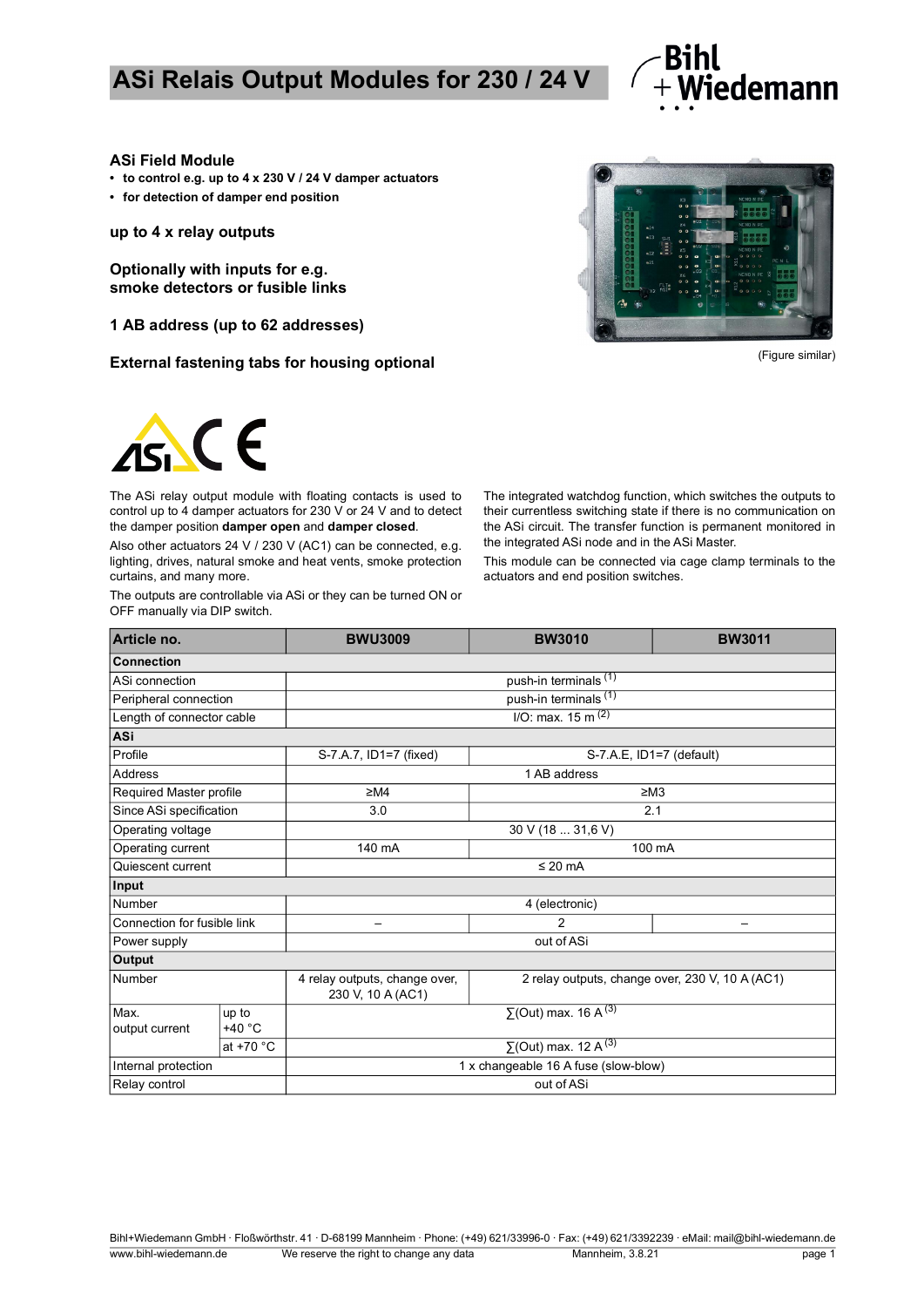

| Article no.                  | <b>BWU3009</b>                                      | <b>BW3010</b>          | <b>BW3011</b> |  |  |  |
|------------------------------|-----------------------------------------------------|------------------------|---------------|--|--|--|
| <b>Display</b>               |                                                     |                        |               |  |  |  |
| LED ASi (green)              | on: ASi voltage on                                  |                        |               |  |  |  |
|                              | flashing: ASi voltage on, but address 0             |                        |               |  |  |  |
|                              | off: no ASi voltage                                 |                        |               |  |  |  |
| LED FLT/FAULT (red)          | on: ASi address 0 or ASi participant offline        |                        |               |  |  |  |
|                              | off: ASi participant online                         |                        |               |  |  |  |
| LEDs 11  In (yellow)         |                                                     | state of inputs 11  14 |               |  |  |  |
| LEDs O1  On (yellow)         | state of outputs O1  O4<br>state of outputs O1, O2  |                        |               |  |  |  |
| Environment                  |                                                     |                        |               |  |  |  |
| Applied standards            | EN 61000-6-2                                        |                        |               |  |  |  |
|                              | EN 61000-6-4                                        |                        |               |  |  |  |
|                              | EN 60529                                            |                        |               |  |  |  |
| Operating altitude           |                                                     | max. 2000 m            |               |  |  |  |
| Ambient temperature          | $-25^{\circ}$ C  +50°C (max. +70 °C) <sup>(3)</sup> |                        |               |  |  |  |
| Storage temperature          | $-25^{\circ}$ C $ + 70^{\circ}$ C                   |                        |               |  |  |  |
| Housing                      | plastic, for screw mounting                         |                        |               |  |  |  |
| Pollution degree             | 2                                                   |                        |               |  |  |  |
| Protection category          | <b>IP54</b>                                         |                        |               |  |  |  |
| Weight                       | 550 <sub>g</sub><br>520 <sub>g</sub>                |                        |               |  |  |  |
| Dimensions (W / H / D) in mm | 180 / 130 / 75                                      |                        |               |  |  |  |

<span id="page-1-1"></span>(1) [see table "Wiring rules"](#page-1-2)

(2) loop resistance: ≤150 Ω

<span id="page-1-0"></span>

### <span id="page-1-2"></span>**Wiring rules**

|                                                                          | <b>Push-in terminals</b>                          |  |  |  |
|--------------------------------------------------------------------------|---------------------------------------------------|--|--|--|
| General                                                                  |                                                   |  |  |  |
| Nominal cross section                                                    | 2,5 mm <sup>2</sup>                               |  |  |  |
| <b>Conductor cross section</b>                                           |                                                   |  |  |  |
| Conductor cross section solid                                            | $0,24,0$ mm <sup>2</sup>                          |  |  |  |
| Conductor cross section<br>flexible                                      | $0, 2 2, 5$ mm <sup>2</sup>                       |  |  |  |
| Conductor cross section                                                  | without plastic sleeve: $0,252,5$ mm <sup>2</sup> |  |  |  |
| flexible, with ferrule                                                   | with plastic sleeve: $0,252,5$ mm <sup>2</sup>    |  |  |  |
| 2 conductors with same cross<br>section, stranded, with TWIN<br>ferrules | without plastic sleeve: $0,5$ 1,5 mm <sup>2</sup> |  |  |  |
| <b>AWG</b>                                                               | 2412                                              |  |  |  |
| Stripped insulation length                                               | $10 \text{ mm}$                                   |  |  |  |

Bihl+Wiedemann GmbH · Floßwörthstr. 41 · D-68199 Mannheim · Phone: (+49) 621/33996-0 · Fax: (+49) 621/3392239 · eMail: mail@bihl-wiedemann.de page 2 Mannheim, 3.8.21 We reserve the right to change any data www.bihl-wiedemann.de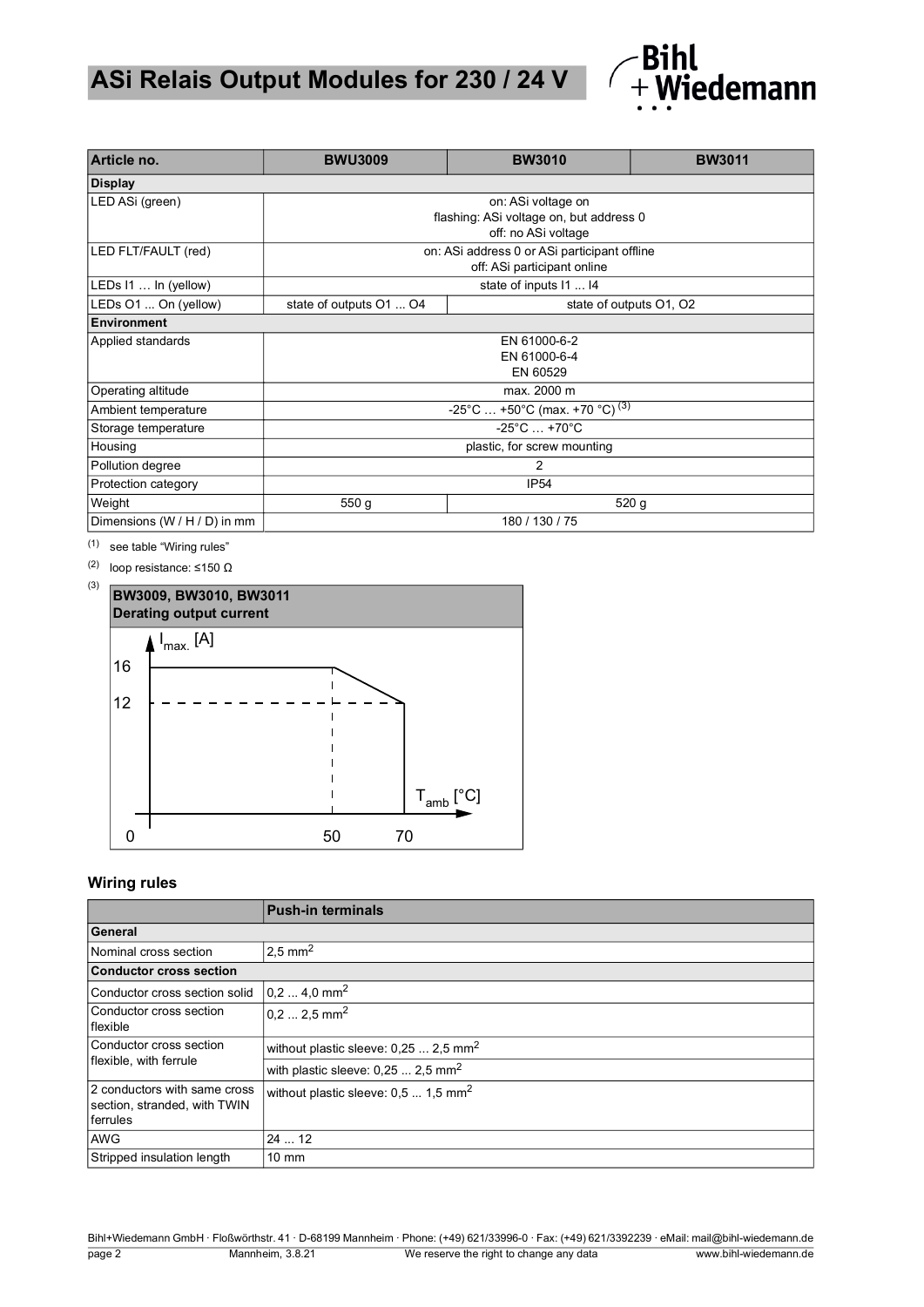

| Programming                      | ASi bit assignment                       |                                                               |                                               |                |  |
|----------------------------------|------------------------------------------|---------------------------------------------------------------|-----------------------------------------------|----------------|--|
|                                  | D <sub>0</sub>                           | D <sub>1</sub>                                                | D <sub>2</sub>                                | D <sub>3</sub> |  |
|                                  | input                                    |                                                               |                                               |                |  |
| BW3009, BW3010,<br><b>BW3011</b> | 11                                       | 12                                                            | IЗ                                            | 14             |  |
|                                  | output                                   |                                                               |                                               |                |  |
| <b>BW3009</b>                    | O <sub>1</sub>                           | O <sub>2</sub>                                                | O <sub>3</sub>                                | O <sub>4</sub> |  |
| BW3010, BW3011                   | O <sub>1</sub>                           | O <sub>2</sub>                                                |                                               |                |  |
|                                  | <b>Parameter bit</b>                     |                                                               |                                               |                |  |
|                                  | P <sub>0</sub>                           | P <sub>1</sub>                                                | P <sub>2</sub>                                | P <sub>3</sub> |  |
| BW3009, BW3010,<br><b>BW3011</b> | $0 = \frac{6}{1}$ / 1 = on<br>(Watchdog) | $0 = \text{on} / 1 = \text{off}$<br>(data input filter 128µs) | $0 =$ on $/1 =$ off<br>(synchronous I/O mode) | not used       |  |

#### **Connections**

| Signal name | <b>Explanation</b>                                |
|-------------|---------------------------------------------------|
| 1114        | digital inputs 11  I4                             |
| $ + $       | power supply of inputs, out of ASi, positive pole |
| <b>NC</b>   | relay normally closed                             |
| <b>NO</b>   | relay normally open                               |
|             | line                                              |
| N           | neutral                                           |
| <b>PE</b>   | protective earth                                  |
| ASi+, ASi-  | connection to ASi bus                             |



Bihl+Wiedemann GmbH · Floßwörthstr. 41 · D-68199 Mannheim · Phone: (+49) 621/33996-0 · Fax: (+49) 621/3392239 · eMail: mail@bihl-wiedemann.de www.bihl-wiedemann.de We reserve the right to change any data Mannheim, 3.8.21 page 3